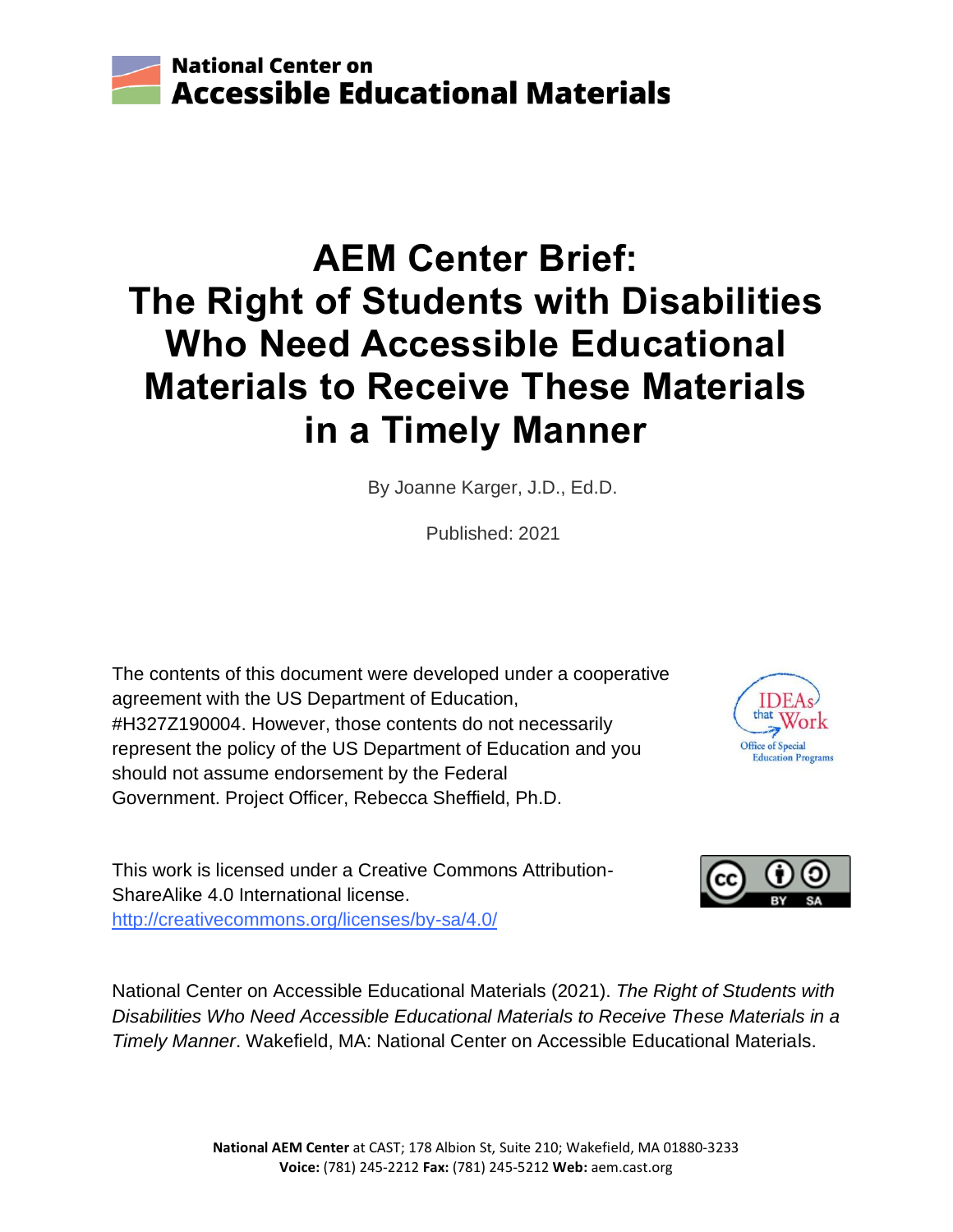The purpose of this brief is to help families and educators understand the right of students with disabilities who need accessible educational materials to receive these materials in a timely manner. This right is based on provisions in the Individuals with Disabilities Education Act (IDEA), as well as in the disability civil rights statutes Section 504 and Title II of the Americans with Disabilities Act (ADA).

# **What are accessible educational materials and why are they important?**

For some students with disabilities, text-based educational materials present a barrier to their participation in the general education curriculum that is provided to students without disabilities. Some students may have visual disabilities that make it difficult for them to see text as well as illustrations, graphics, or charts/tables. Other students may be unable to hold or interact with educational materials because of a physical disability. Still others may be unable to read or derive meaning from text because of their disability-related needs. Accessible educational materials (AEM) are print- and technology-based educational materials, including printed and electronic textbooks and related core materials that are designed or enhanced in a way that makes them usable across the widest range of learner variability, regardless of format (e.g., print, digital, graphic, audio, video).

# **What are the provisions in IDEA pertaining to AEM?**

In 2004, provisions were added to IDEA (IDEA 2004) to help improve the quality and delivery of AEM to students with disabilities who need such materials. Among these provisions, States were required to adopt NIMAS, which stands for the "National Instructional Materials Accessibility Standard."<sup>1</sup> NIMAS is a technical standard used to prepare "electronic files" that are used to convert instructional materials into accessible formats.<sup>2</sup> The term "accessible format" is defined in Section 121 of the U.S. Copyright Act as "an alternative manner or form that gives an eligible person access to the work when the copy or phonorecord in the accessible format is used exclusively by the

<sup>1</sup> 20 U.S.C. § 1412(a)(23)(A); 34 C.F.R. § 300.172(a)(1).

<sup>2</sup> 20 U.S.C. §§ 1474(e)(3)(B), 1474(e)(3)(D) (incorporating by reference 17 U.S.C. § 121(d)(3) (current version at 17 U.S.C. § 121(d)(1)).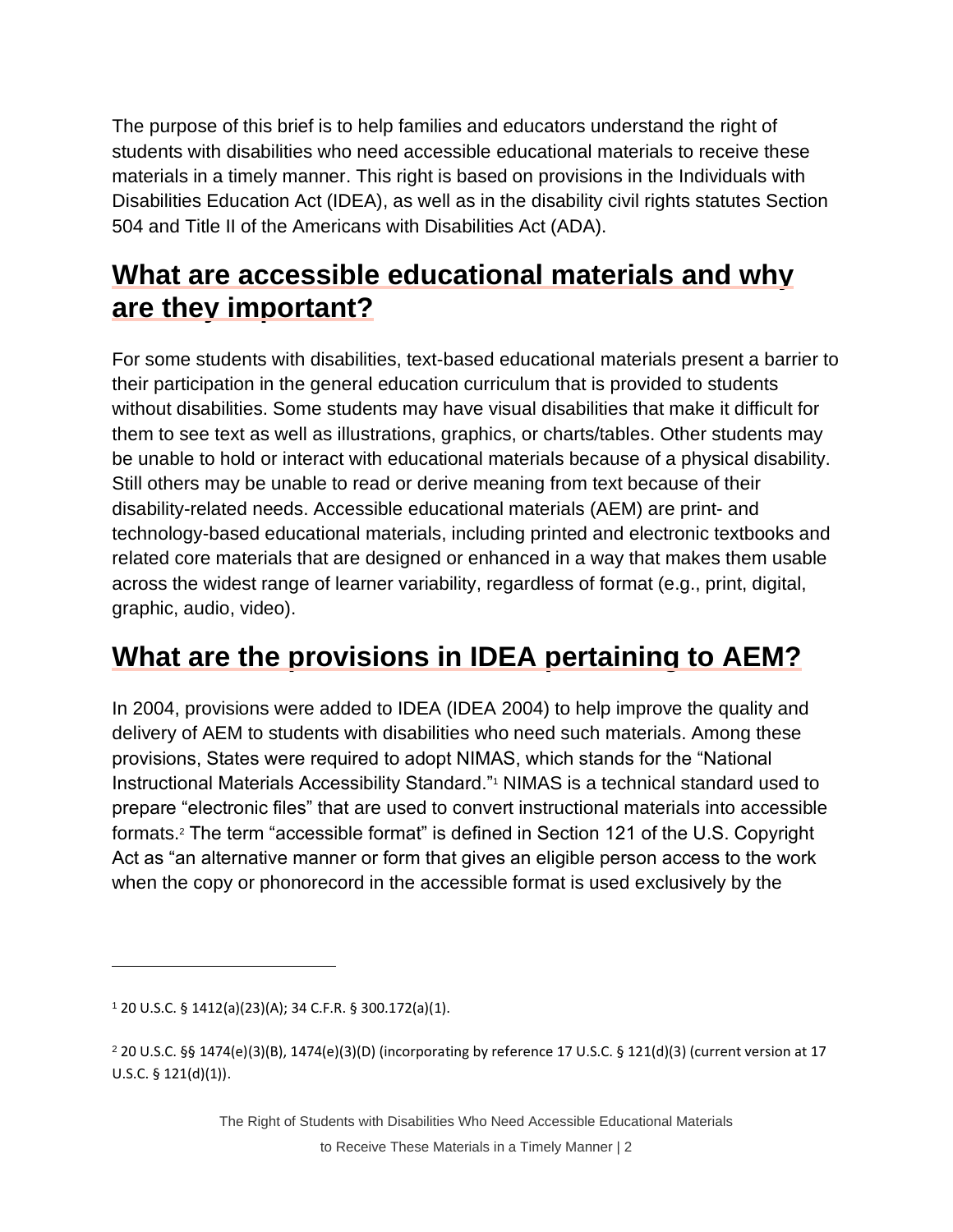eligible person to permit him or her to have access as feasibly and comfortably as a person without such disability."<sup>3</sup>

IDEA 2004 also gave State educational agencies (SEAs) and local educational agencies (LEAs) the option to coordinate with the "National Instructional Materials Access Center" (NIMAC),<sup>4</sup> a national center that stores the electronic files of instructional materials that have been developed based on NIMAS.<sup>5</sup> To date, all States and all of the eligible outlying areas have chosen to coordinate with the NIMAC. In carrying out the IDEA provisions pertaining to the NIMAS, SEAs were further required to work with the State agency responsible for assistive technology, to the maximum extent possible.<sup>6</sup>

On May 26, 2020, the Office of Special Education and Rehabilitative Services (OSERS) of the U.S. Department of Education issued a final Notice of Interpretation (NOI), clarifying that the definition of "print instructional materials" in IDEA includes digital instructional materials that comply with NIMAS. <sup>7</sup> Therefore, moving forward, the NIMAC may accept digital instructional materials that conform to the NIMAS specification.

<sup>4</sup> 20 U.S.C. §§ 1412(a)(23)(B), (C), 1413(a)(6); 34 C.F.R. §§ 300.172(b), (c), 300.210.

 $5$  20 U.S.C. § 1474(e)(2).

<sup>6</sup> 20 U.S.C. § 1412(a)(23)(D); 34 C.F.R. § 300.172(d).

The Right of Students with Disabilities Who Need Accessible Educational Materials to Receive These Materials in a Timely Manner | 3

<sup>3</sup> 20 U.S.C. § 121(d)(1). In 2018, Congress passed the "Marrakesh Treaty Implementation Act" (MTIA), amending Section 121 of the U.S. Copyright Act. 17 U.S.C. § 121. Among the changes made by the MTIA, the term "specialized formats," which had previously appeared in Section 121, was replaced with that of "accessible format." 20 U.S.C. § 121(d)(1). Because IDEA cross-references Section 121, OSERS has stated that the term "specialized formats" in IDEA has also been replaced with that of "accessible format." [https://osep.grads360.org/services/PDCService.svc/GetPDCDocumentFile?fileId=35283.](https://osep.grads360.org/services/PDCService.svc/GetPDCDocumentFile?fileId=35283)

<sup>7</sup> OSERS, U.S. Department of Education. 85 Fed. Reg. 31374, 31374-31378 (May 26, 2020). [https://www.govinfo.gov/content/pkg/FR-2020-05-26/pdf/2020-09273.pdf.](https://www.govinfo.gov/content/pkg/FR-2020-05-26/pdf/2020-09273.pdf)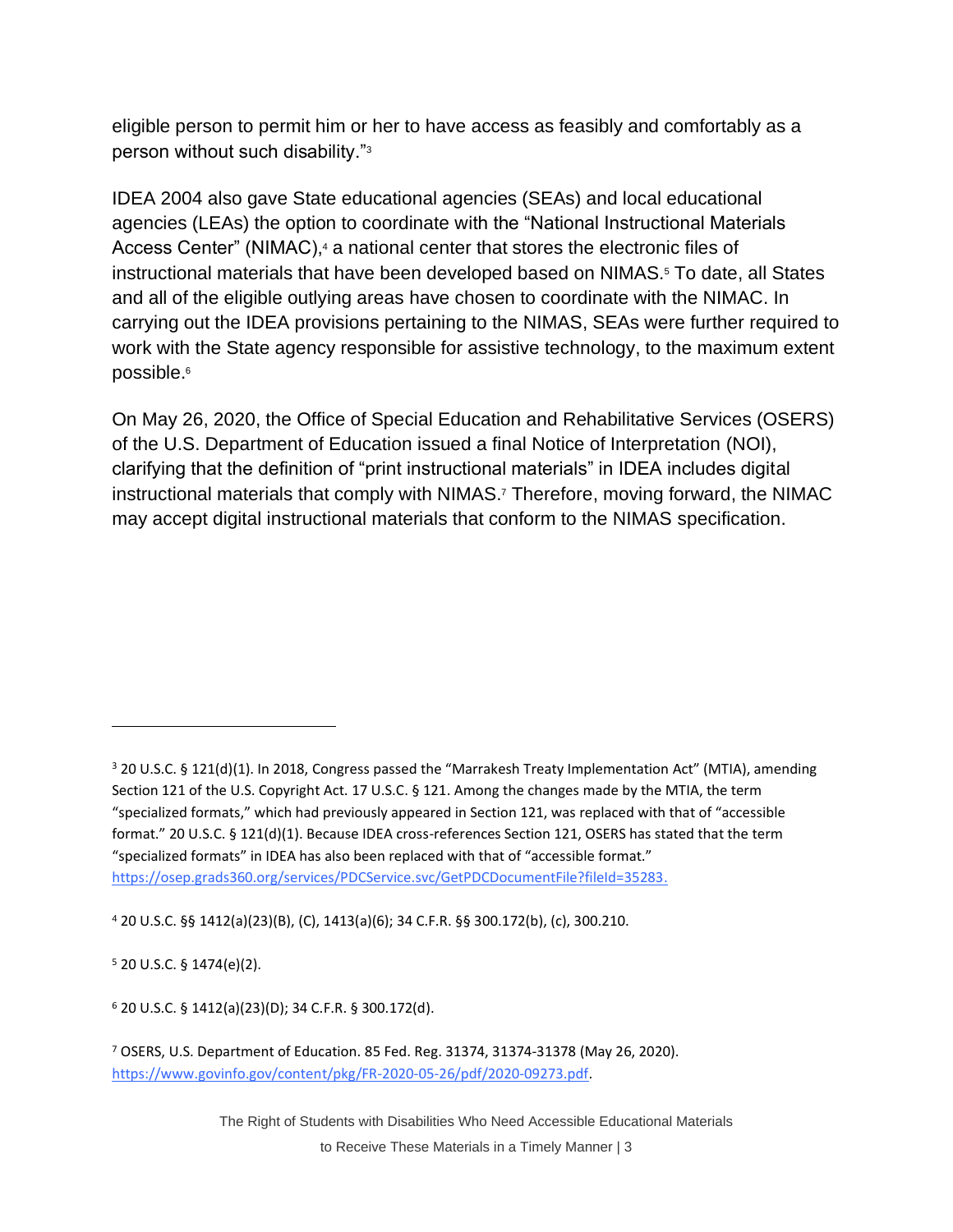A student is eligible to receive accessible formats that have been developed from NIMAS files through the NIMAC if the student:

- is served under IDEA; and
- may qualify under the Act of March 3, 1931 (also known as "An Act to Provide Books for the Adult Blind").<sup>8</sup>

In order to qualify under the Act of March 3, 1931, a student must meet the definition of "eligible person" found in Section 121 of the U.S. Copyright Act – i.e., the student must be an individual who, regardless of any other disability-

#### *(A) is blind;*

*(B) has a visual impairment or perceptual or reading disability that cannot be improved to give visual function substantially equivalent to that of a person who has no such impairment or disability and so is unable to read printed works to substantially the same degree as a person without an impairment or disability; or* 

*(C) is otherwise unable, through physical disability, to hold or manipulate a book or to focus or move the eyes to the extent that would be normally acceptable for reading.<sup>9</sup>*

According to amended regulations published by the Library of Congress in February 2021, in order to be considered eligible under the Act of March 3, 1931, an individual must be certified by one of the following: "doctor of medicine, doctor of osteopathy, ophthalmologist, optometrist, psychologist, registered nurse, therapist, and professional staff of hospitals, institutions, and public or welfare agencies (such as an educator, a

<sup>8</sup> 20 U.S.C. § 1474(e)(3)(A). As part of the changes made to Section 121 of the U.S. Copyright Act by the MTIA, the term "blind or other persons with disabilities" was replaced with the term "eligible person." 17 U.S.C. § 121(d)(3). OSERS subsequently clarified that the term "blind or other persons with print disabilities," which previously appeared in IDEA, has also been replaced with that of "eligible person." [https://osep.grads360.org/services/PDCService.svc/GetPDCDocumentFile?fileId=35283.](https://osep.grads360.org/services/PDCService.svc/GetPDCDocumentFile?fileId=35283)

<sup>&</sup>lt;sup>9</sup> In the "Further Consolidated Appropriations Act, 2020," Congress amended the Act of March 3, 1931 to incorporate definitions that had been added to Section 121 as part of the MTIA, including the term "eligible person." 2 U.S.C. §§ 135a(1), (g)(1) (incorporating by reference 17 U.S.C. § 121). The Library of Congress also incorporated the definition of "eligible person" into its amended regulations published on February 12, 2021. 86 Fed. Reg. 9289, 9289 (Feb. 12, 2021) (codified at 36 C.F.R. § 701.6(b)(1)). [https://www.govinfo.gov/content/pkg/FR-2021-02-12/pdf/2021-02837.pdf.](https://www.govinfo.gov/content/pkg/FR-2021-02-12/pdf/2021-02837.pdf)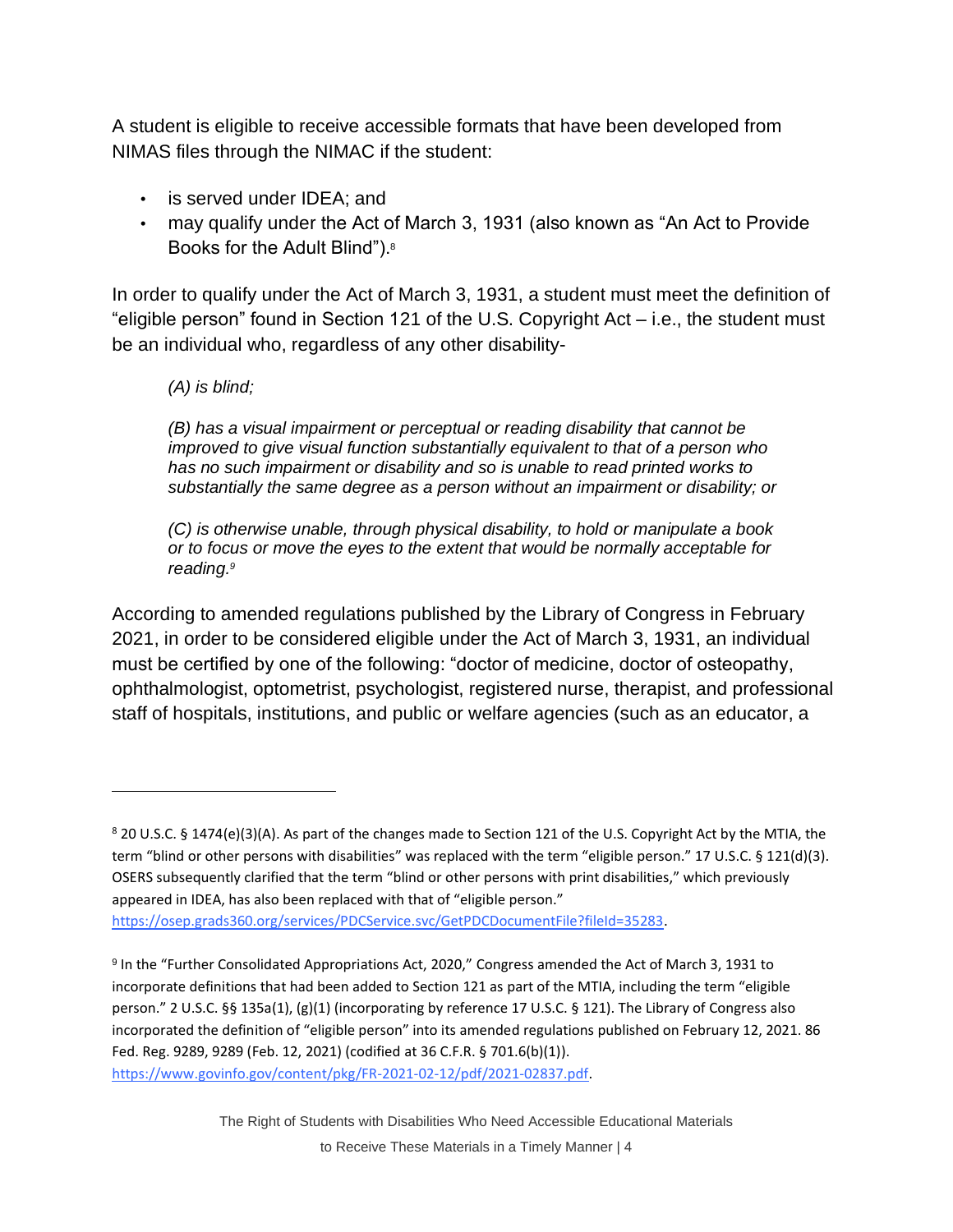social worker, case worker, counselor, rehabilitation teacher, certified reading specialist, school psychologist, superintendent, or librarian)."<sup>10</sup>

#### **What is the relationship between AEM and FAPE under IDEA?**

Educational materials play a key role in helping students acquire the knowledge and skills that are part of the general education curriculum. Therefore, AEM are essential to enabling some students with disabilities to participate in the general education curriculum. OSERS has stated that timely access to appropriate and accessible instructional materials is an inherent component of the obligation of public agencies to ensure that a free appropriate public education (FAPE) is available for all students with disabilities and that students with disabilities participate in the general education curriculum as specified in their Individualized Education Programs (IEPs).<sup>11</sup>

IDEA regulations state that nothing relieves an SEA or LEA of its responsibility to ensure that students with disabilities who need instructional materials in accessible formats but are not included under the definition for eligibility for such formats, or students who need materials that cannot be produced from NIMAS files, receive those materials in a timely manner.<sup>12</sup> For students who are unable to receive accessible materials developed from NIMAS-based files through the NIMAC, SEAs and LEAs must obtain these materials from other sources. 13

<sup>12</sup> 34 C.F.R. §§ 300.172(b)(3), 300.210(b)(3).

<sup>10</sup> Library of Congress. 86 Fed. Reg. 9289, 9290 (Feb. 12, 2021) (codified at 36 C.F.R. § 701.6(b)(2)). [https://www.govinfo.gov/content/pkg/FR-2021-02-12/pdf/2021-02837.pdf.](https://www.govinfo.gov/content/pkg/FR-2021-02-12/pdf/2021-02837.pdf)

<sup>11</sup> OSERS, U.S. Department of Education. 71 Fed. Reg. 46540, 46618 (Aug. 14, 2006). [https://sites.ed.gov/idea/files/20060814-Part\\_B\\_regulations.pdf.](https://sites.ed.gov/idea/files/20060814-Part_B_regulations.pdf)

<sup>13</sup> OSERS, U.S. Department of Education. (rev. Aug. 2010, p. 6). *Questions and answers on the national instructional materials accessibility standard (NIMAS)*. Washington, DC: Author. [https://sites.ed.gov/idea/files/nimas-qa-08-](https://sites.ed.gov/idea/files/nimas-qa-08-2010.pdf) [2010.pdf.](https://sites.ed.gov/idea/files/nimas-qa-08-2010.pdf)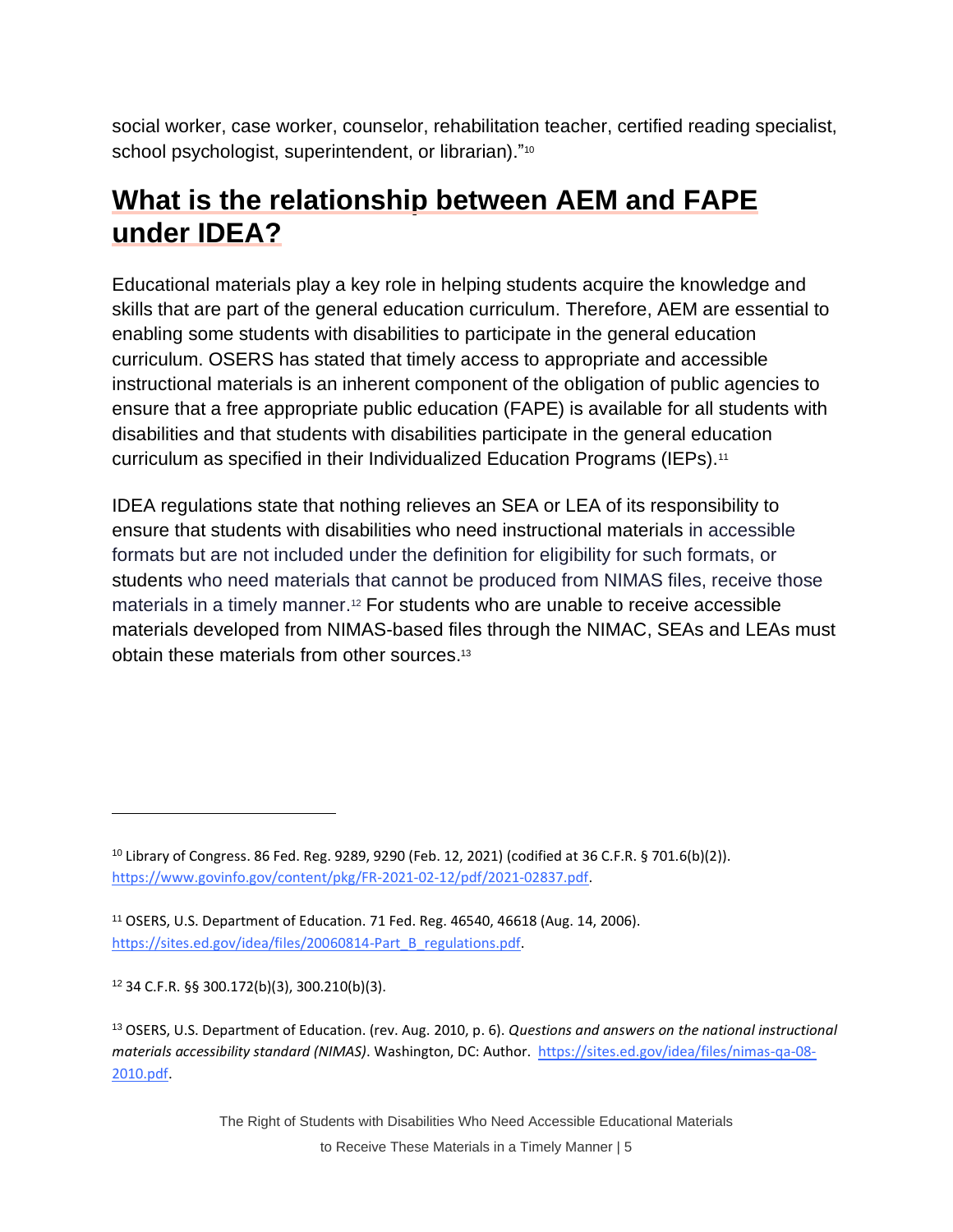# **What additional IDEA requirements support the right to appropriate AEM?**

There are a number of additional requirements in IDEA that further support the right of students with disabilities who need AEM to receive these materials in a timely manner. These provisions apply to all students with disabilities served under IDEA who need AEM.

# **(1) Evaluation Process**

The evaluation process is a critical, first step in identifying a student's needs in relation to educational materials. As part of an initial evaluation or reevaluation, the school district must assess the student in all areas of suspected disability.<sup>14</sup> The evaluation obtains information to help in developing an IEP that will enable the student to be involved and progress in the general education curriculum.<sup>15</sup> During the evaluation process, it is helpful for the district to consider whether, because of the student's disability-related needs, the text of educational materials poses a barrier to the student's participation in the general education curriculum. The evaluation should also consider whether the student needs assistive technology in order to use a particular accessible format. For students with impaired sensory, manual, or speaking skills, the assessments utilized as part of the evaluation process must be selected and administered to ensure that the assessment results accurately reflect the student's aptitude, achievement level,

<sup>14</sup> 20 U.S.C. § 1414(b)(3)(B); 34 C.F.R. § 300.304(c)(4).

<sup>15</sup> 20 U.S.C. § 1414(b)(2)(A)(ii); 34 C.F.R. § 300.304(b)(1)(ii).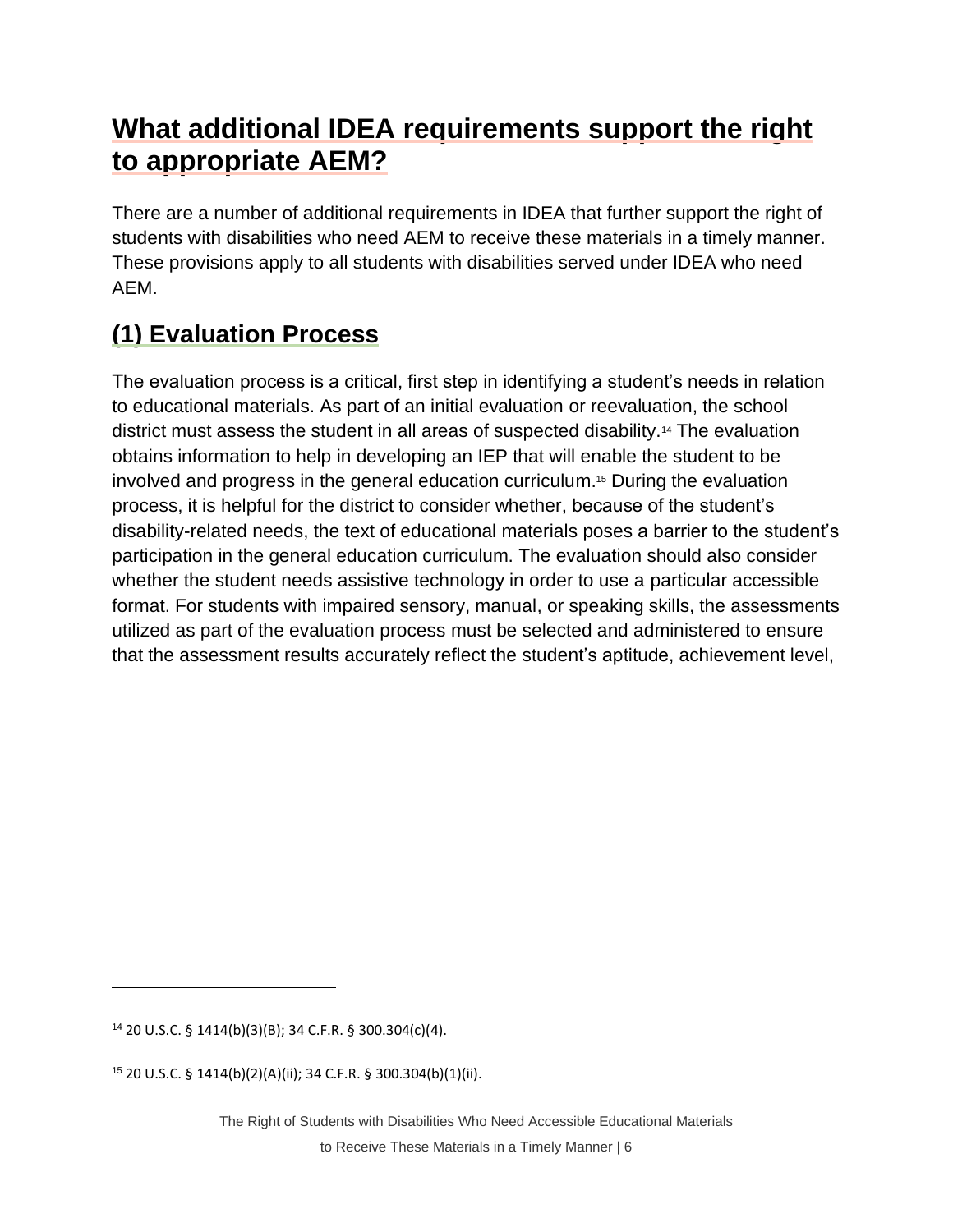or whatever the test purports to measure, rather than the student's impaired sensory, manual, or speaking skills.<sup>16</sup>

#### **(2) IEP Development**

Several statements that are part of the IEP are also relevant to the provision of AEM to students with disabilities who need these materials:

*(a) Present levels of academic achievement and functional performance, including how the disability affects the student's involvement and progress in the general education curriculum.<sup>17</sup>*

It is important for the school district, in drafting this statement for the IEP, to consider how the student's disability-related needs affect the student's ability to access and derive meaning from the text of the educational materials that make up the general education curriculum.

*(b) Measurable annual goals, including academic and functional goals, designed to meet the student's needs that result from the student's disability to enable the student to be involved in and make progress in the general education curriculum.<sup>18</sup>*

IEP goals lay the foundation for a student's educational program and provide a roadmap for the teacher. It is therefore helpful for the IEP to describe how a particular accessible format or formats will support the student in reaching these goals in order to enable the student to be involved and progress in the general education curriculum.

*(c) Special education and related services, supplementary aids and services, program modifications, or supports for school personnel that will be provided for the student to be involved in and make progress in the general education curriculum.<sup>19</sup>*

This part of the IEP provides another opportunity to specify the particular accessible format or formats that the student will use in order to be involved and progress in the

<sup>16</sup> 34 C.F.R. § 300.304(c)(3).

<sup>17</sup> 20 U.S.C. § 1414(d)(1)(A)(i)(I); 34 C.F.R. § 300.320(a)(1)(i).

<sup>18</sup> 20 U.S.C. § 1414(d)(1)(A)(i)(II); 34 C.F.R. § 300.320(a)(2)(i).

<sup>19</sup> 20 U.S.C. § 1414(d)(1)(A)(i)(IV); 34 C.F.R. § 300.320(a)(4).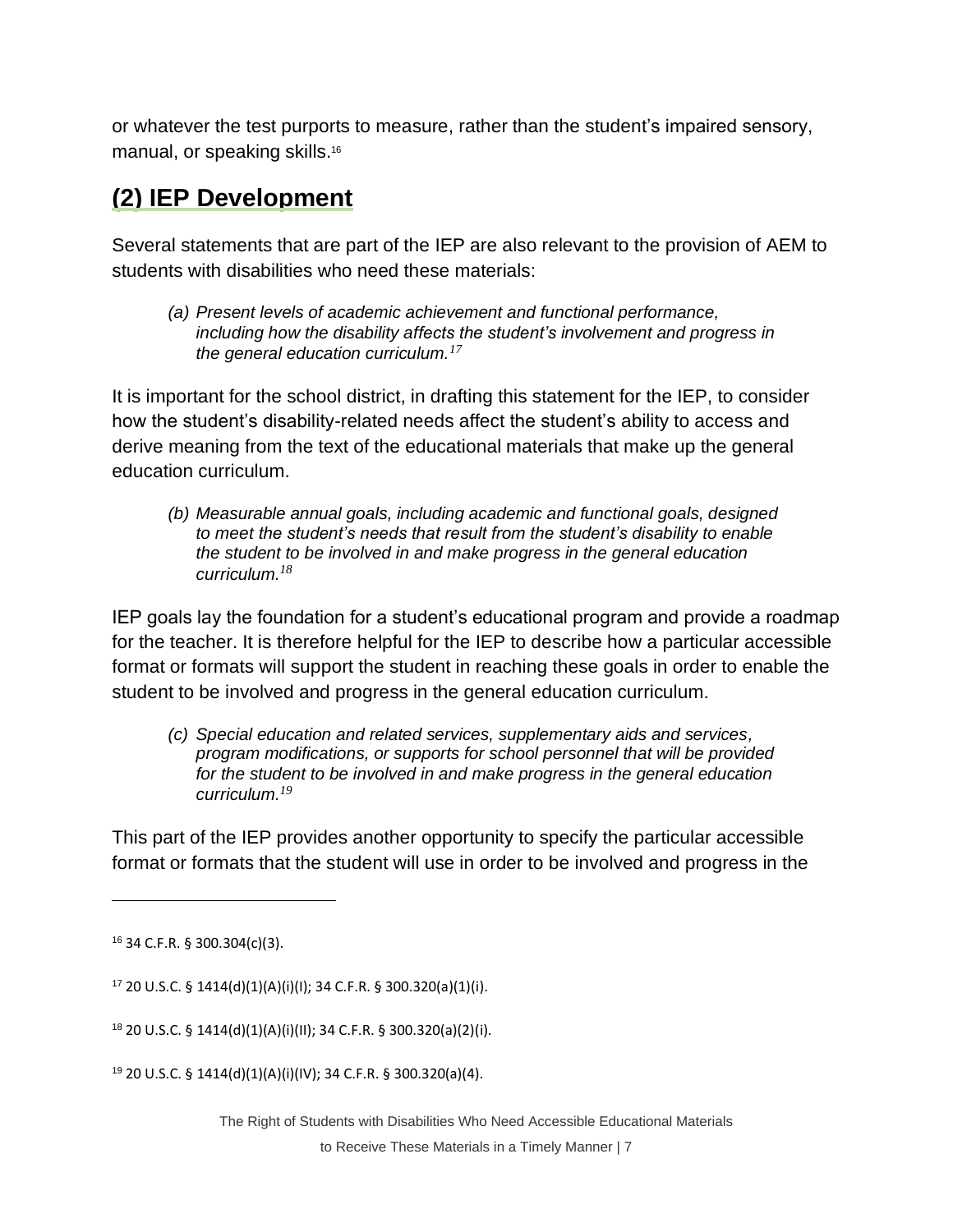general education curriculum. This part of the IEP also specifies the accommodations, supports, and assistive technology that are necessary to help the student use the accessible format(s). It also benefits the student for the IEP to indicate if there is an individual at the school who will help the student use the accessible format(s) and/or technology.

For students who are eligible to receive accessible formats that have been developed from NIMAS files obtained through the NIMAC, it is helpful to specify that the student has been certified as eligible to receive such materials.

#### **(3) Special Factors for the IEP Team to Consider**

Two of the "special factors" that IEP Teams must consider in developing IEPs are important to the issue of AEM: (a) for blind students or students with visual impairments, the Team must provide for instruction in Braille and the use of Braille, unless the Team determines, after an evaluation of the student's reading and writing skills, needs, and appropriate reading and writing media (including an evaluation of the student's future needs for instruction in Braille or use of Braille), that such instruction or use is not appropriate for the student;  $20$  and (b) for all students, the Team must consider whether the student needs assistive technology devices and services.<sup>21</sup> Assistive technology may be necessary to help the student use particular accessible formats. Both of these factors emphasize the importance of AEM to ensure that students receive FAPE.

### **(4) IEP Review**

The annual review of the student's  $IEP<sup>22</sup>$  provides an opportunity for the IEP Team to examine the student's use of educational materials—e.g., how effective particular accessible formats and supports/accommodations have been as well as the extent to which the student received the materials in a timely manner. The Team should also

<sup>&</sup>lt;sup>20</sup> 20 U.S.C. § 1414(d)(3)(B)(iii); 34 C.F.R. § 300.324(a)(2)(iii). The evaluation of vision status and need/future need for Braille instruction should be "thorough and rigorous, include a data-based media assessment, be based on a range of learning modalities, including auditory, tactile and visual, and include a functional visual assessment." OSERS, U.S. Department of Education (2013, p. 3), *"Dear colleague" letter: Braille instruction*. Washington, DC: Author. [https://sites.ed.gov/idea/files/idea/policy/speced/guid/idea/memosdcltrs/brailledcl-6-19-13.pdf.](https://sites.ed.gov/idea/files/idea/policy/speced/guid/idea/memosdcltrs/brailledcl-6-19-13.pdf)

<sup>21</sup> 20 U.S.C. § 1414(d)(3)(B)(v); 34 C.F.R. § 300.324(a)(2)(v).

<sup>22</sup> 20 U.S.C. § 1414(d)(4)(A); 34 C.F.R. § 300.324(b)(1).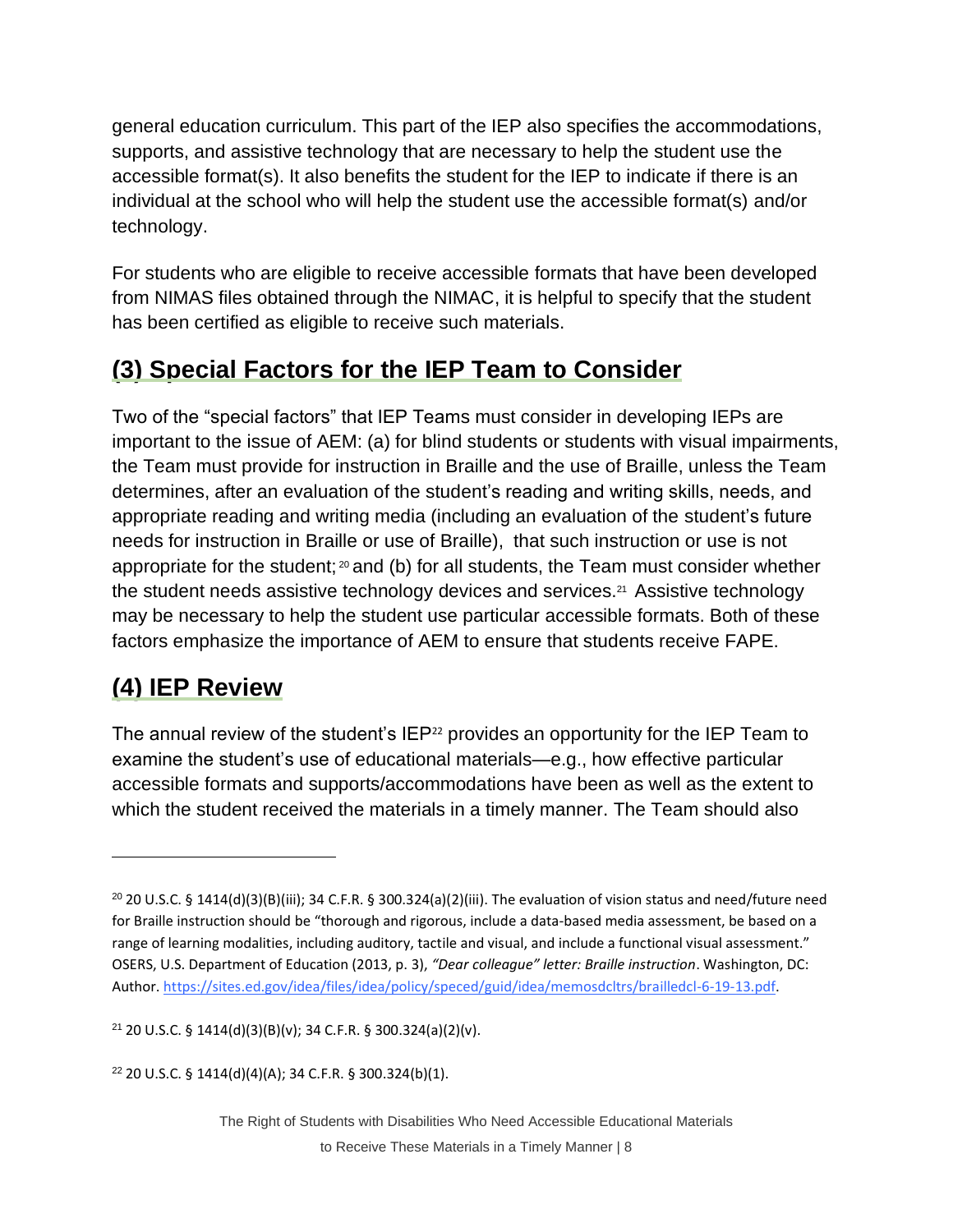review whether the accessible formats are helping the student to be involved and progress in the general education curriculum as well as consider the student's future needs in relation to AEM.

#### **(5) Transition Planning**

Beginning when the student turns 16 (or earlier, if determined appropriate by the IEP Team or required by State law), the IEP must specify appropriate measurable postsecondary goals and transition services to be included in the student's IEP.<sup>23</sup> As part of the transition planning process, it is beneficial for the Team to help the student understand his/her own disability in relation to the need for AEM. When students with disabilities exit special education and are no longer entitled to special education and related services under IDEA, they need to be able to advocate on their own behalf in other settings, including postsecondary education settings. At the postsecondary level, students with disabilities must be able to communicate information about the nature of their disability in order to request particular aids or services that will enable them to have an equal opportunity to achieve at the same level as students without disabilities.

When a student's eligibility for special education services ends as a result of the student graduating from high school or exceeding the age of eligibility, <sup>24</sup> the public agency must also provide the student with a summary of performance (SOP) – i.e., a summary of the student's academic achievement and functional performance, including recommendations on how to assist the student in meeting his or her postsecondary goals.<sup>25</sup>

# **What options do parents have under IDEA if their child does not receive needed AEM in a timely manner?**

Under IDEA, parents have the right to file a complaint against the school district and proceed to a due process hearing for any matter pertaining to identification, evaluation, educational placement, or provision of FAPE.<sup>26</sup> Therefore, if a student who needs AEM

<sup>23</sup> 20 U.S.C. § 1414(d)(1)(A)(i)(VIII); 34 C.F.R. § 300.320(b).

<sup>24</sup> 20 U.S.C. § 1414(c)(5)(B)(i); 34 C.F.R. § 300.305(e)(2).

<sup>25</sup> 20 U.S.C. § 1414(c)(5)(B)(ii); 34 C.F.R. § 300.305(e)(3).

<sup>26</sup> 20 U.S.C. § 1415(b)(6)(A); 34 C.F.R. § 300.507(a)(1).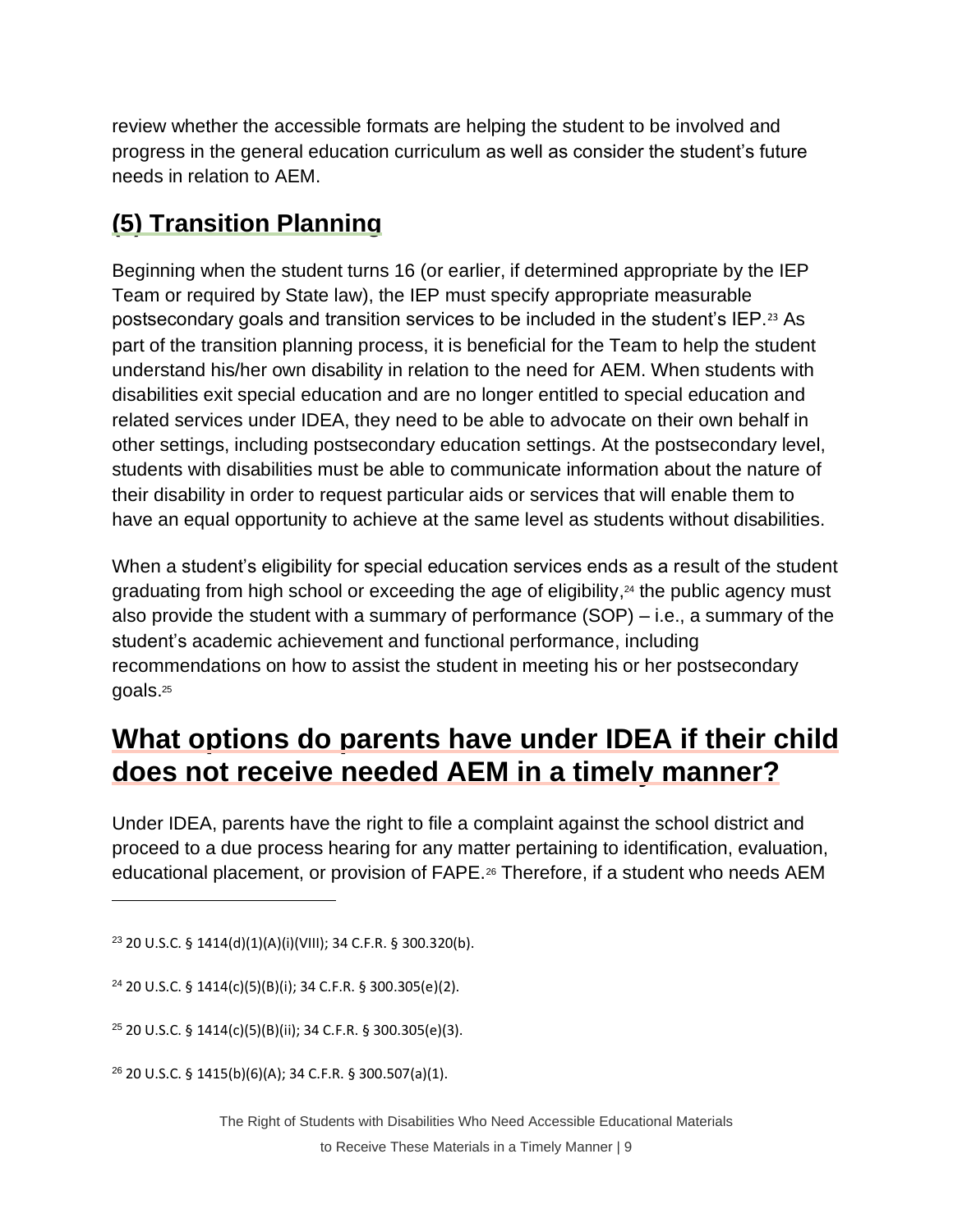does not receive these materials in a timely manner and, as a result, the student is unable to participate in the general education curriculum, the student's parent has a right to file a due process complaint for a potential violation of FAPE. Parents can also pursue a resolution of the matter through mediation.<sup>27</sup>

As an alternative to a due process complaint or mediation, parents have the option to file a complaint through IDEA's State complaint system, which is separate from IDEA's due process system.<sup>28</sup> State complaints may be filed by an individual or an organization<sup>29</sup> and may allege violations regarding a specific child or a group of children.<sup>30</sup> IDEA's State complaint system can be used to challenge systemic violations on the part of an LEA with respect to the timely delivery of AEM.

#### **What protections are available under Section 504 and Title II of the ADA for students with disabilities who need AEM?**

#### **(1) Prohibition of Discrimination on the Basis of Disability**

Section 504 and Title II of the ADA are both civil rights statutes that prohibit discrimination on the basis of disability.<sup>31</sup> While Section 504 applies to entities that receive federal funding, Title II applies to all public entities (regardless of whether they receive federal funding). Public schools, LEAs, and SEAs are all subject to the requirements of Section 504 and Title II. Students with disabilities who qualify under Section 504 and Title II are those who: (1) have a physical or mental impairment that

<sup>27</sup> 20 U.S.C. § 1415(e); 34 C.F.R. § 300.506.

<sup>28</sup> 34 C.F.R. §§ 300.151-300.153.

<sup>29</sup> 34 C.F.R. § 300.153(a).

<sup>30</sup> OSERS, U.S. Department of Education. (rev. June 2009, p. 6). *Questions and answers on procedural safeguards and due process procedures for parents and children with disabilities*. Washington, DC: Author. [https://www2.ed.gov/policy/speced/guid/idea/procedural-safeguards-q-a.pdf.](https://www2.ed.gov/policy/speced/guid/idea/procedural-safeguards-q-a.pdf)

<sup>31</sup> 29 U.S.C § 794(a); 34 C.F.R. § 104.4(a) (Section 504); 42 U.S.C. § 12132; 28 C.F.R. § 35.130(a) (Title II).

The Right of Students with Disabilities Who Need Accessible Educational Materials to Receive These Materials in a Timely Manner | 10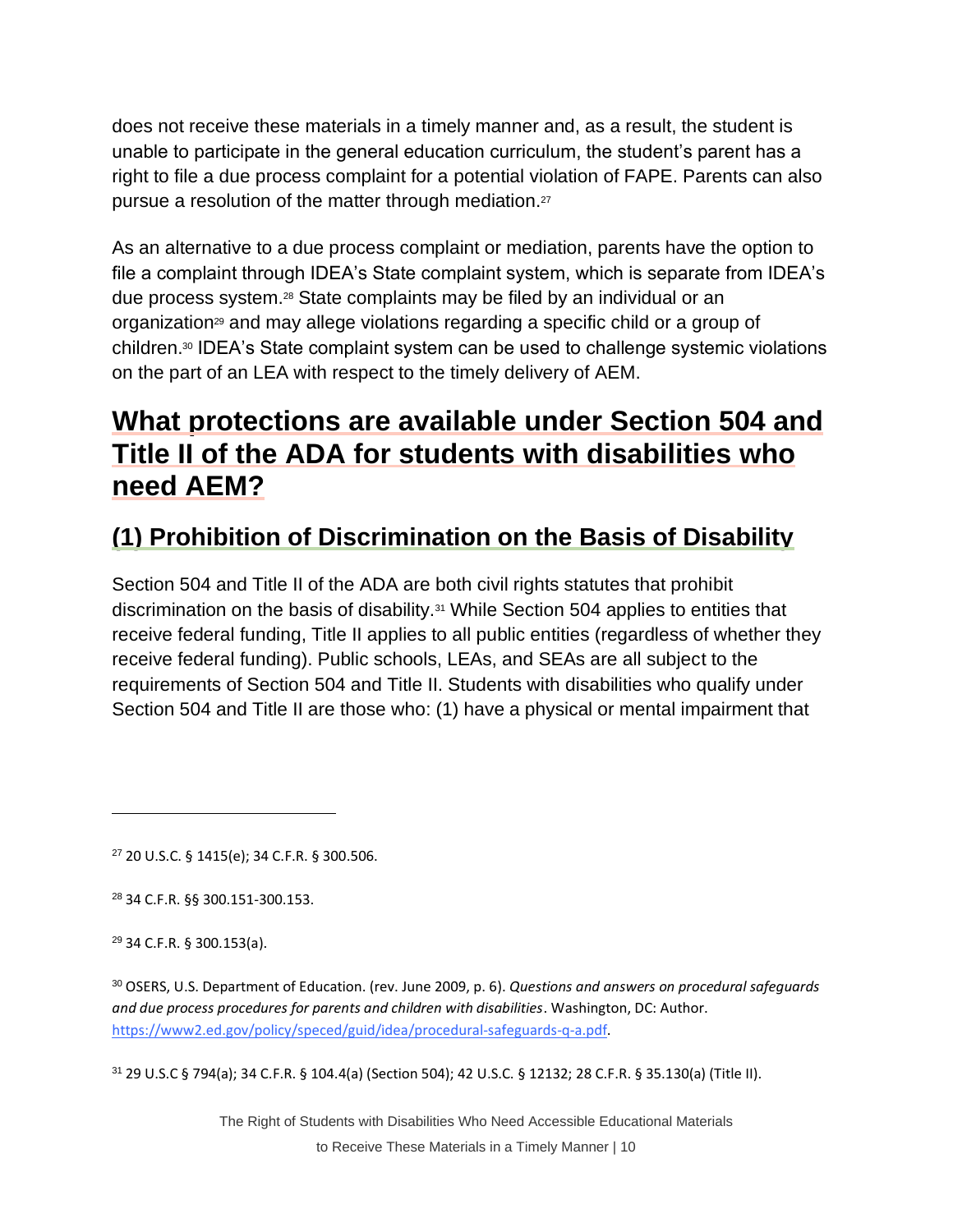substantially limits one or more major life activities; (2) have a record of such an impairment; or  $(3)$  are regarded as having such an impairment. $32$ 

All students who are served under IDEA are automatically protected under Section 504 and Title II.<sup>33</sup> At the same time, because the definition of disability under Section 504 and Title II is broader than that under IDEA, some students with disabilities may be protected under these disability civil rights statutes but not qualify under IDEA.

#### **(2) Comparable Aids, Benefits, and Services**

Section 504 and Title II prohibit schools from engaging in discriminatory actions that deny qualified students with disabilities comparable aids, benefits, and services.<sup>34</sup> For aids, benefits, and services to be "equally effective," they must provide qualified individuals with disabilities with an equal opportunity to obtain the same result, gain the same benefit, or reach the same level of achievement as students without disabilities.<sup>35</sup> If a qualified student with a disability who needs AEM does not receive the materials in a timely manner and the student is not provided the information through alternative means that are equally effective, the student may be denied comparable aids, benefits, and services – i.e., denied an equal opportunity to learn the same knowledge and skills that all students are expected to learn and an equal opportunity to reach the same level of achievement as students without disabilities.

#### **(3) Criteria or Methods of Administration**

Section 504 and Title II also prohibit school districts from using discriminatory "criteria or methods of administration."<sup>36</sup> The term "criteria" refers to "written or formal policies," while the term "methods of administration" refers to "actual practices or procedures."<sup>37</sup> When a qualified student with a disability who needs AEM does not receive these

<sup>34</sup> *See* 34 C.F.R. § 104.4(b)(1) (Section 504); 28 C.F.R. § 35.130(b)(1) (Title II).

<sup>35</sup> 34 C.F.R. § 104.4(b)(2) (Section 504); 28 C.F.R. § 35.130(b)(1)(iii) (Title II).

<sup>36</sup> 34 C.F.R. § 104.4(b)(4) (Section 504); 28 C.F.R. § 35.130(b)(3) (Title II).

<sup>37</sup> *See Illinois State Bd. of Educ.*, 20 IDELR 687, at \*\*4-5 (OCR IL 1993).

The Right of Students with Disabilities Who Need Accessible Educational Materials to Receive These Materials in a Timely Manner | 11

<sup>32</sup> 29 U.S.C. §§ 705(9), (20); 34 C.F.R. § 104.3(j) (Section 504); 42 U.S.C. § 12102; 28 C.F.R. § 35.108 (Title II).

<sup>33</sup> 34 C.F.R. § 104.3(l)(2).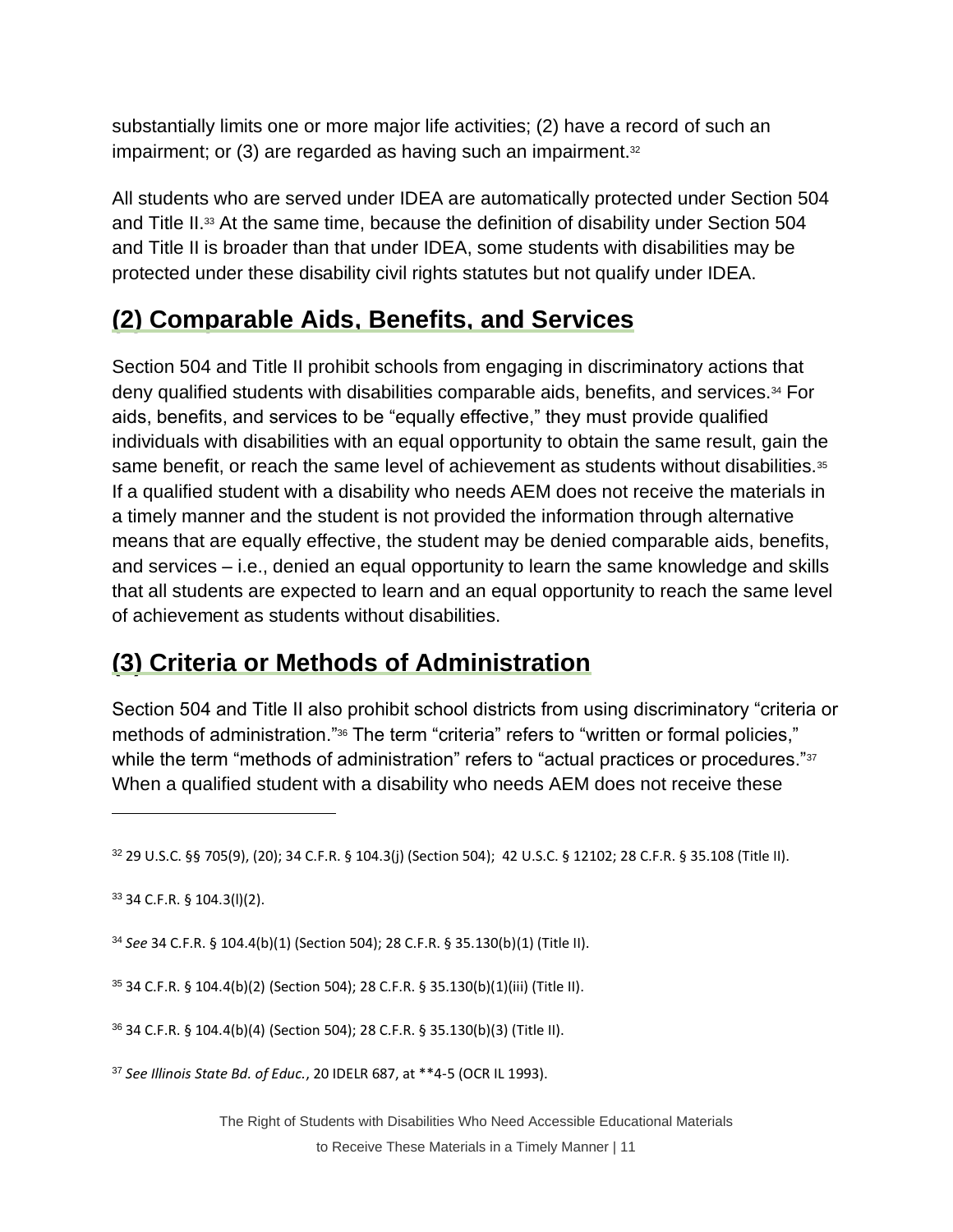materials in a timely manner, and the student consequently does not have an equal opportunity to reach the same level of achievement that is expected for all students, the school district's practices or procedures may be in violation of the methods of administration provision of Section 504 and Title II.<sup>38</sup>

#### **(4) FAPE under Section 504**

Section 504 also requires school districts to provide qualified students with FAPE.<sup>39</sup> FAPE under Section 504 is defined differently than under IDEA. Under Section 504, FAPE is defined as the provision of regular or special education and related aids and services designed to meet the individual educational needs of students with disabilities as adequately as the needs of students without disabilities.<sup>40</sup> Failure to provide AEM to a qualified student with a disability who needs these materials may result in the student being denied FAPE under Section 504.

#### **(5) Auxiliary Aids and Services and Effective Communications under Title II**

Unlike Section 504, Title II does not require school districts to provide FAPE. Title II requires all public entities, regardless of the education level, to provide "auxiliary aids and services" when necessary in order to afford a qualified individual with a disability an equal opportunity to participate in, and enjoy the benefits of, a service, program, or activity of the public entity.<sup>41</sup> Title II also requires public entities to take appropriate steps to ensure that communications with qualified individuals with disabilities are as effective as communications with individuals without disabilities.<sup>42</sup> The term "communications"

<sup>39</sup> 34 C.F.R. § 104.33(a).

<sup>40</sup> *Id.* § 104.33(b)(1).

<sup>38</sup> *See Letter to: California State Univ.*, 108 LRP 20251, at \*3 (OCR CA 2003)(focusing on the methods of administration provision in the higher education context).

<sup>41</sup> 28 C.F.R. § 35.160(b)(1).

<sup>42</sup> *Id.* § 35.160(a)(1).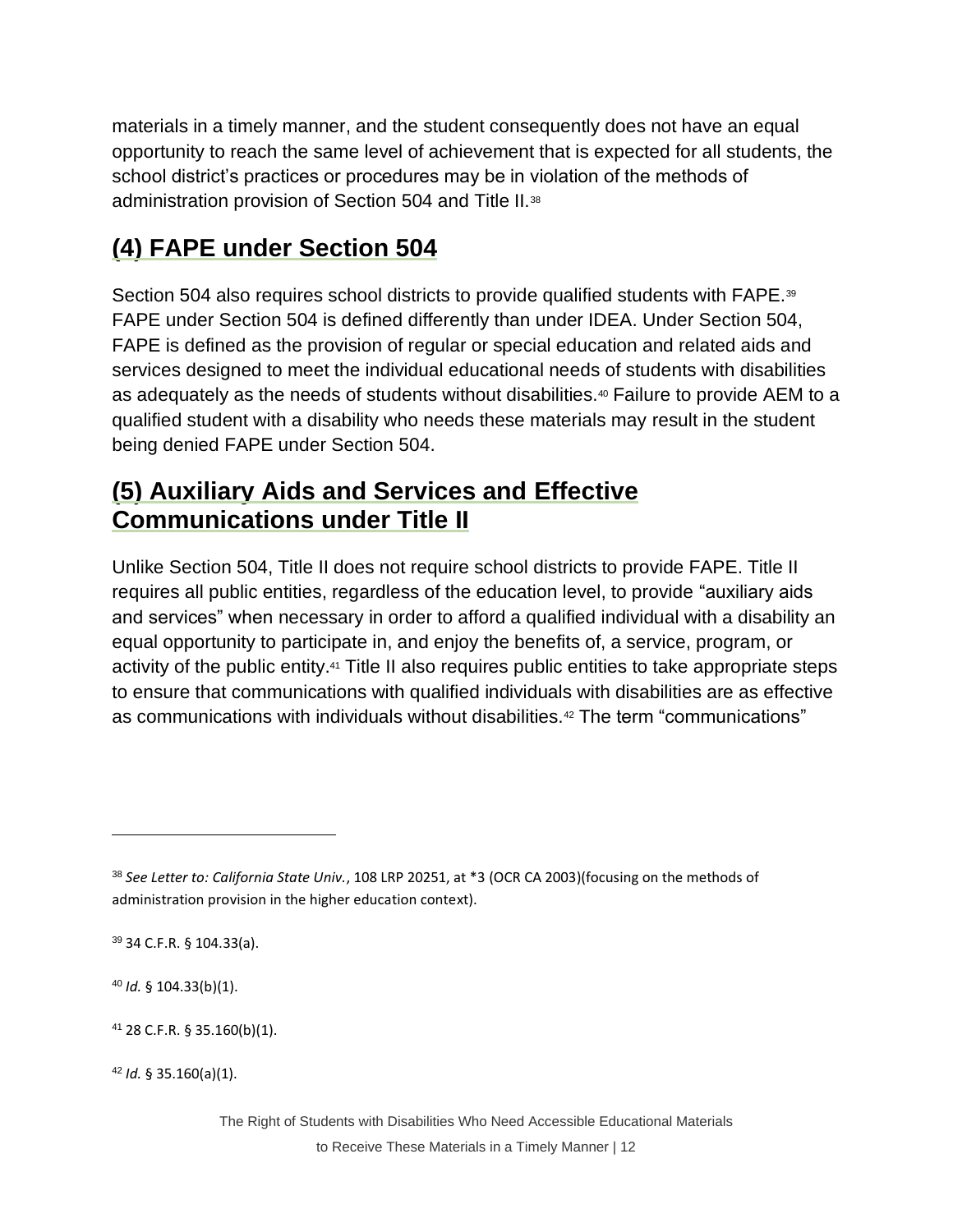refers to the transfer of information, including the text of a book and the resources of the Internet.<sup>43</sup>

# **What are the requirements concerning accessible technology?**

In 2010, the Civil Rights Division (CRD) of the U.S. Department of Justice and the Office for Civil Rights (OCR) of the U.S. Department of Education issued a joint policy letter, which stated that requiring the use of technology that is inaccessible to students with disabilities constitutes discrimination under Section 504 and the ADA, unless these students are provided accommodations or modifications that allow them to receive all the educational benefits afforded by the technology in an equally effective and equally integrated manner.<sup>44</sup>

The following year, OCR issued a Frequently Asked Questions (FAQ) document that included a "functional definition of accessibility," according to which, students with disabilities must be provided the opportunity to acquire the same information, engage in the same interactions, and enjoy the same services as students without disabilities with "substantially equivalent ease of use."<sup>45</sup> OCR has further explained that a student with a disability "must be able to obtain the information as fully, equally and independently" as someone without a disability.<sup>46</sup>

Criteria for accessible technology can be found in the technical standards for Section 508 of the Rehabilitation Act (Section 508). <sup>47</sup> Section 508 requires federal departments

<https://www2.ed.gov/about/offices/list/ocr/letters/colleague-20100629.pdf>.

<sup>45</sup> OCR. (2011, p. 2). *Frequently asked questions about the June 29, 2010 dear colleague letter*. Washington, DC: Author[. https://www2.ed.gov/about/offices/list/ocr/docs/dcl-ebook-faq-201105.pdf](https://www2.ed.gov/about/offices/list/ocr/docs/dcl-ebook-faq-201105.pdf).

<sup>46</sup> *Resolution Agreement South Carolina Technical College System OCR Compliance Review No. 11-11-6002*, at \*1 (OCR 2013). [https://www2.ed.gov/about/offices/list/ocr/docs/investigations/11116002-b.pdf.](https://www2.ed.gov/about/offices/list/ocr/docs/investigations/11116002-b.pdf)

<sup>47</sup> 29 U.S.C. § 794d(a)(2).

<sup>43</sup> *Letter to: California State Univ.*, 108 LRP 20251, at \*2 (OCR CA 2003).

<sup>44</sup> CRD, U.S. Department of Justice and OCR, U.S. Department of Education. (2010, p. 1). *Joint "dear colleague" letter: Electronic book readers*. Washington, DC: Author.